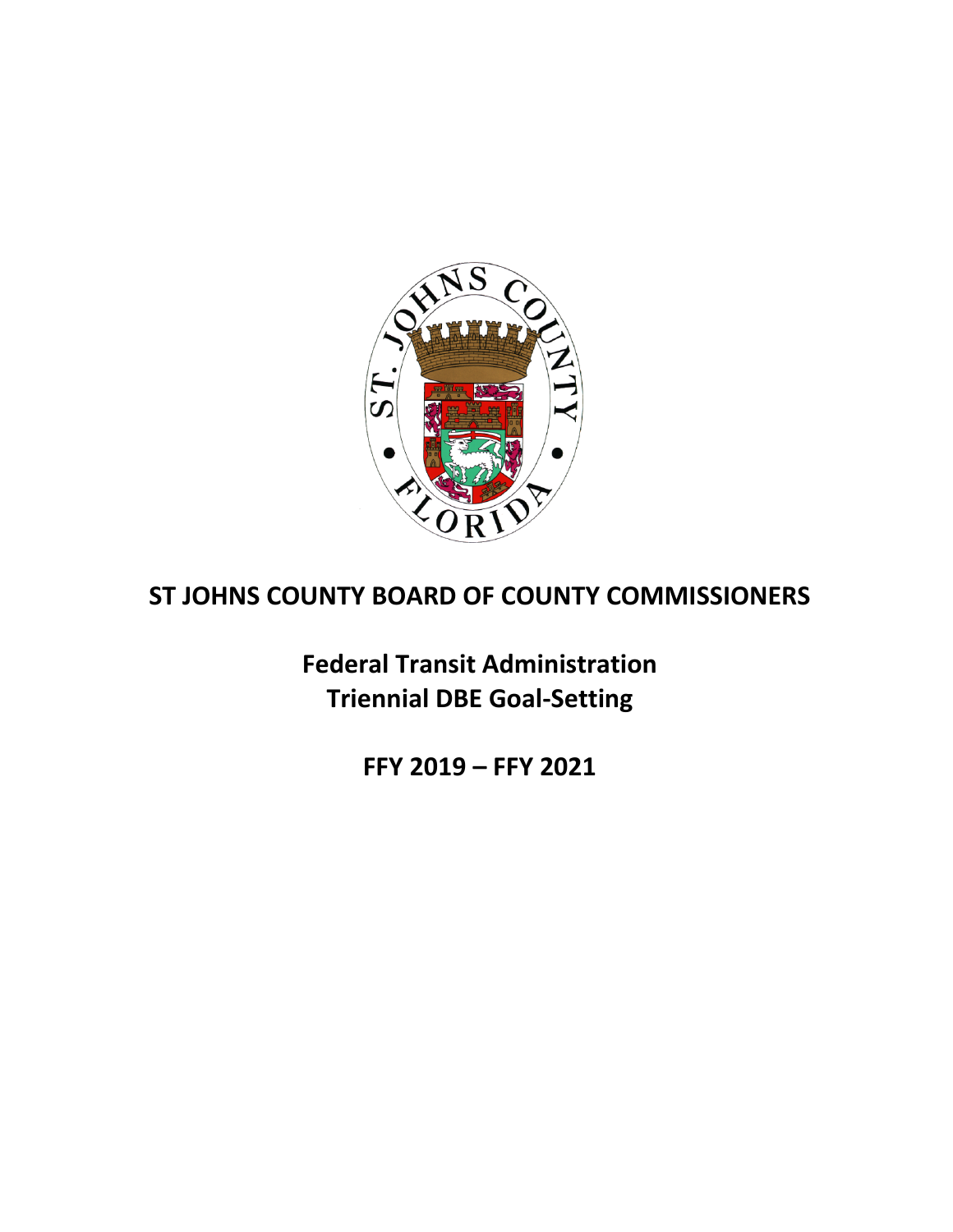## **Table of Contents**

| STEP 1B: Determining the relative availability of DBEs by NAICS Code4 |  |
|-----------------------------------------------------------------------|--|
|                                                                       |  |
|                                                                       |  |
|                                                                       |  |
|                                                                       |  |
|                                                                       |  |
|                                                                       |  |
|                                                                       |  |
|                                                                       |  |
|                                                                       |  |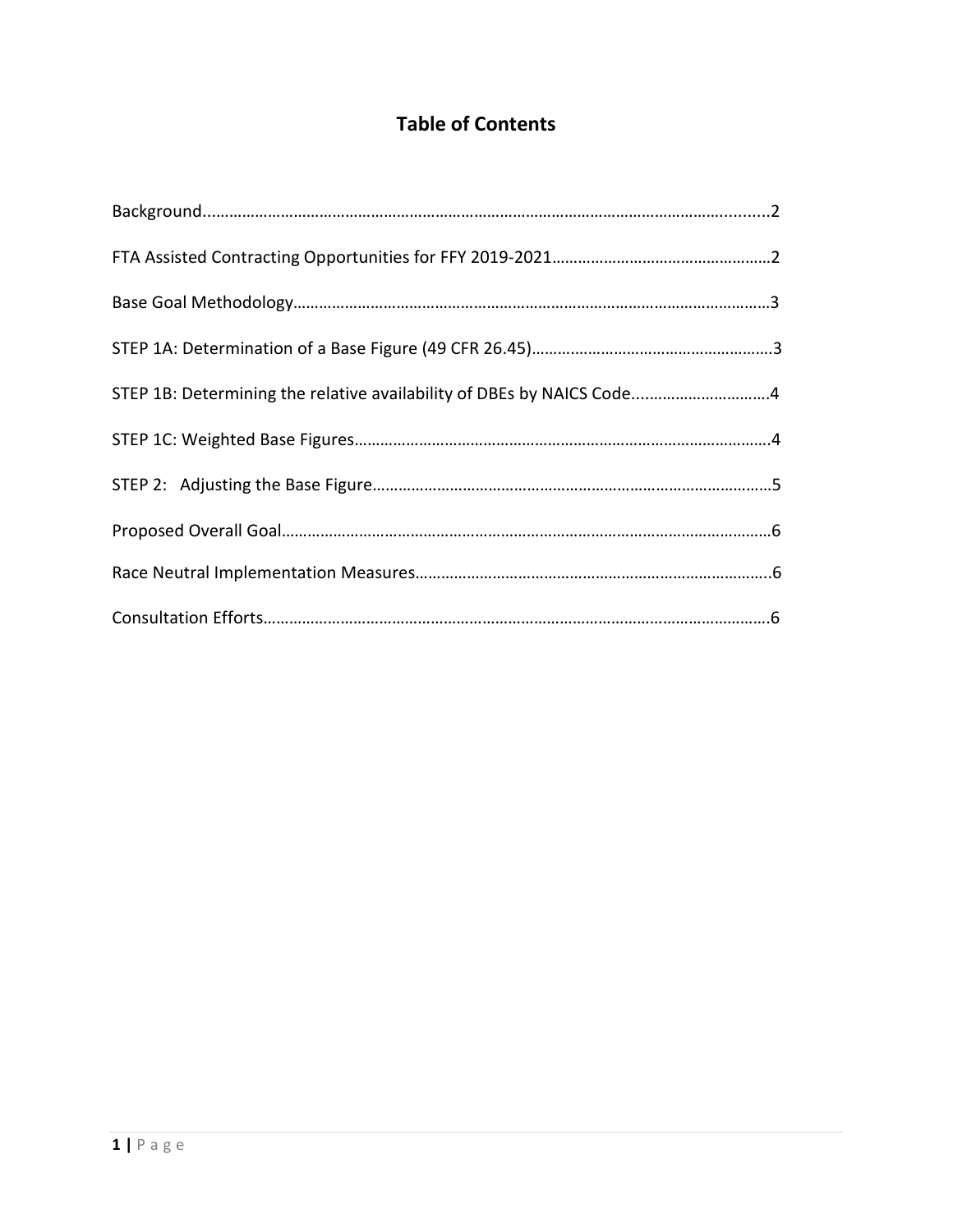## **BACKGROUND**

St. Johns County (SJC) is a recipient of US DOT Federal Transit Administration (FTA) funding in excess of \$250,000. As a condition of receiving this financial assistance, St Johns County has assured that it will comply with the FTA's DBE requirements to develop and submit a Triennial Overall DBE goal for its DOT assisted projects.

The purpose of the DBE goal setting process is to ensure nondiscrimination in the award and administration of U.S. Department of Transportation (DOT)- assisted contracts, to create a level playing field on which DBEs can compete fairly for those contracts, and to ensure the DBE Program is narrowly tailored in accordance with applicable law.

Submitted in accordance with Title 49 Code of Federal Regulations Part 26 (49 CFR Part 26<sup>1</sup>). Participation by Disadvantaged Business Enterprises in Department of Transportation Financial Assistance Programs, St. Johns County sets forth its Triennial Disadvantaged Business Enterprise (DBE) Goal and corresponding goal-setting methodology for the three-year Federal Fiscal Year (FFY) goal period of 2019-2021. St Johns County has proposed a DBE goal of 2.2% and is proposing to achieve this goal using Race Neutral means. The Race Conscious split is 1%.

| <b>NAICS CODE</b> | <b>DESCRIPTION</b>                                       |
|-------------------|----------------------------------------------------------|
| 488490*           | Other Support Activities for Road Transportation         |
| 3361**            | Motor Vehicle Manufacturing and Supplies                 |
| 423860            | Transportation equipment and supplies                    |
| 541690 ****       | Other scientific and technical consulting services       |
| 561110 ***        | <b>Office Administrative Services</b>                    |
| 332312            | Prefabricated metal building and component manufacturing |
| 238110            | Poured Concrete Foundation and Structure Contractors     |
| 561720            | Janitorial Services                                      |
| 334220            | Radio Broadcasting Equipment                             |

## **FTA Assisted Contracting Opportunities for FFY 2019-2021**

Table 1 represents St Johns County's DOT assisted contracting opportunities, which consist of projects considered in preparing this goal methodology.

 *Table 1*

\*NAICS Code 488490; No DBE vendor will be contracted. The funds under this code are for operating costs. The Council on Aging is the contracted transportation provider.

\*\*NAICS Code 3361 all vehicles will be procured through the State of Florida contract.

\*\*\* NAICS Code 561110; No DBE vendor will be contracted. The funds are for administrative costs associated with the management and planning of transportation grants done by the recipient.

\*\*\*\*NAICS Code 541690 Transit planning and analysis will be done through contracted vendors with the Regional Transportation Planning Organization or through a contract with the Center for Urban Transportation Research.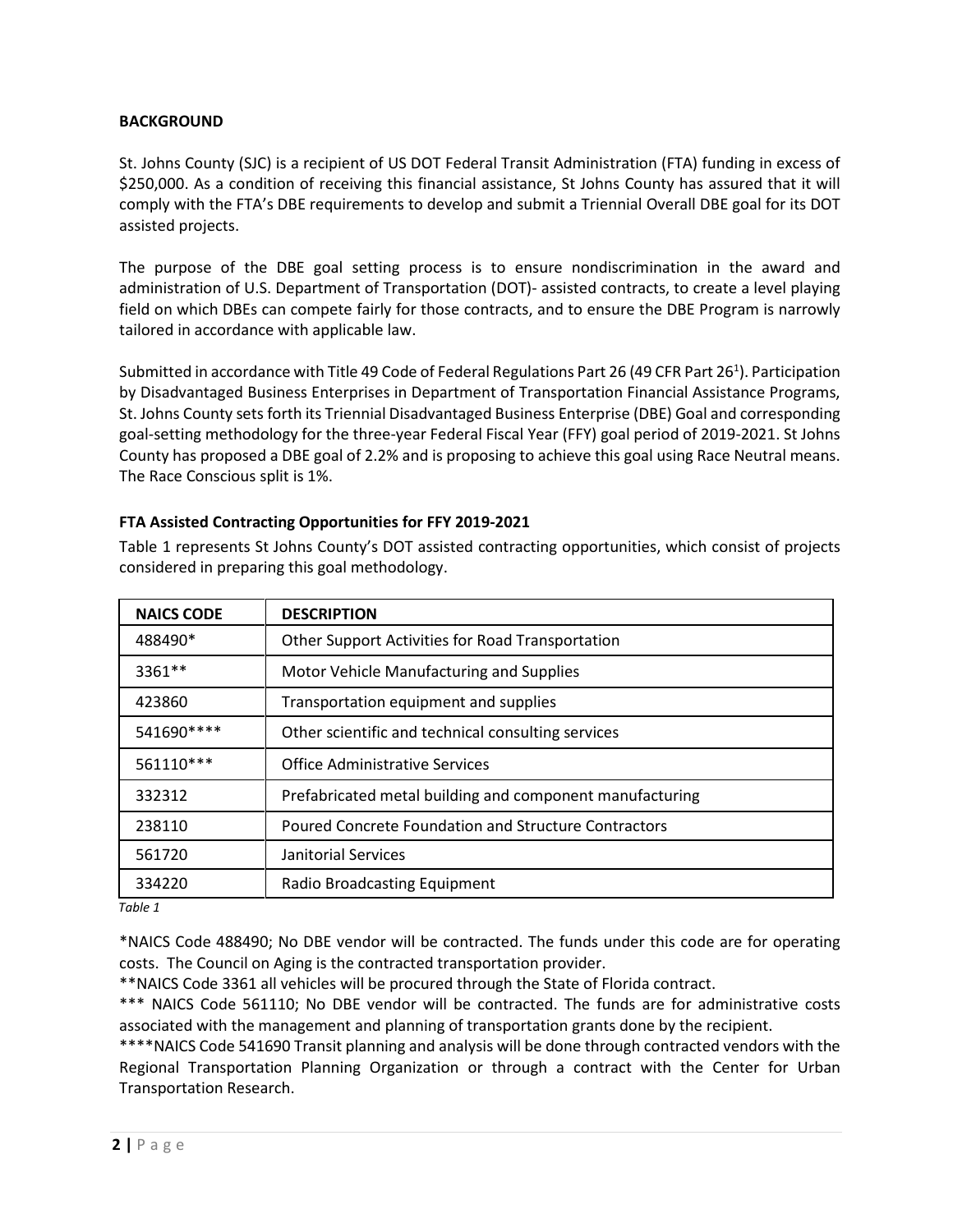## **BASE GOAL METHODOLOGY**

### **STEP 1A: Determination of a Base Figure (49 CFR 26.45)**

To establish a base figure of the relative availability of DBEs to all comparable firms available to participate on the County's DOT-assisted contracting opportunities, SJC utilized the Florida Department of Transportation Unified Certification Program Disadvantaged Business Enterprise (UCP DBE) directory and the U.S. Census Bureau County Business Patterns (NAICS) Database. This base figure expresses the availability of DBEs as a percentage of all firms for each NAICS code for which there will be contracting and subcontracting opportunities.

St Johns County's market area includes St Johns County, the adjacent counties of Clay, Duval, Putnam, Volusia, and Nassau, and the city of Jacksonville. The majority of the contractors and subcontractors that seek to do business with St Johns County are located in the market area. The transportation operator spends the majority of its contracting dollars in the market area.

Table 2 illustrates the weight of each type of subcontracting opportunities for anticipated contracts, which are identified by the North American Industry Classification System (NAICS) code associated with each type of business establishment. The base figure is derived by dividing the number of ready, willing and able DBE firms for each category by the number of all firms, weighted by the project's percentage of total budget.

|                   |                                                                    | <b>Amount of DOT funds</b> | % of total DOT |
|-------------------|--------------------------------------------------------------------|----------------------------|----------------|
| <b>NAICS Code</b> | Project                                                            | on project:                | funds (weight) |
| 488490            | Other Support Activities for<br>Transportation                     | \$1,860,000.00             | 55.42%         |
| 336120            | <b>Heavy Duty Truck Manufacturing</b>                              | \$975,000.00               | 29.05%         |
| 423830            | Industrial Machinery and equipment<br>merchant wholesalers         | \$75,000.00                | 2.23%          |
| 541690            | All Other Professional Scientific and<br><b>Technical Services</b> | \$50,000.00                | 1.49%          |
| 561110            | Office Admin. Services                                             | \$216,000.00               | 6.44%          |
| 332312            | Prefabricated metal building and<br>component manufacturing        | \$30,000.00                | 0.89%          |
| 238110            | Poured concrete foundation and<br>structure contractors            | \$45,000.00                | 1.34%          |
| 561720            | Janitorial Services                                                | \$30,000.00                | 0.89%          |
| 334220            | <b>Radio Broadcasting Equipment</b>                                | 75,000                     | 2.23%          |
|                   | <b>Total DOT Assisted Contract Funds</b>                           | \$3,356,000.00             | 100%           |

*Table 2*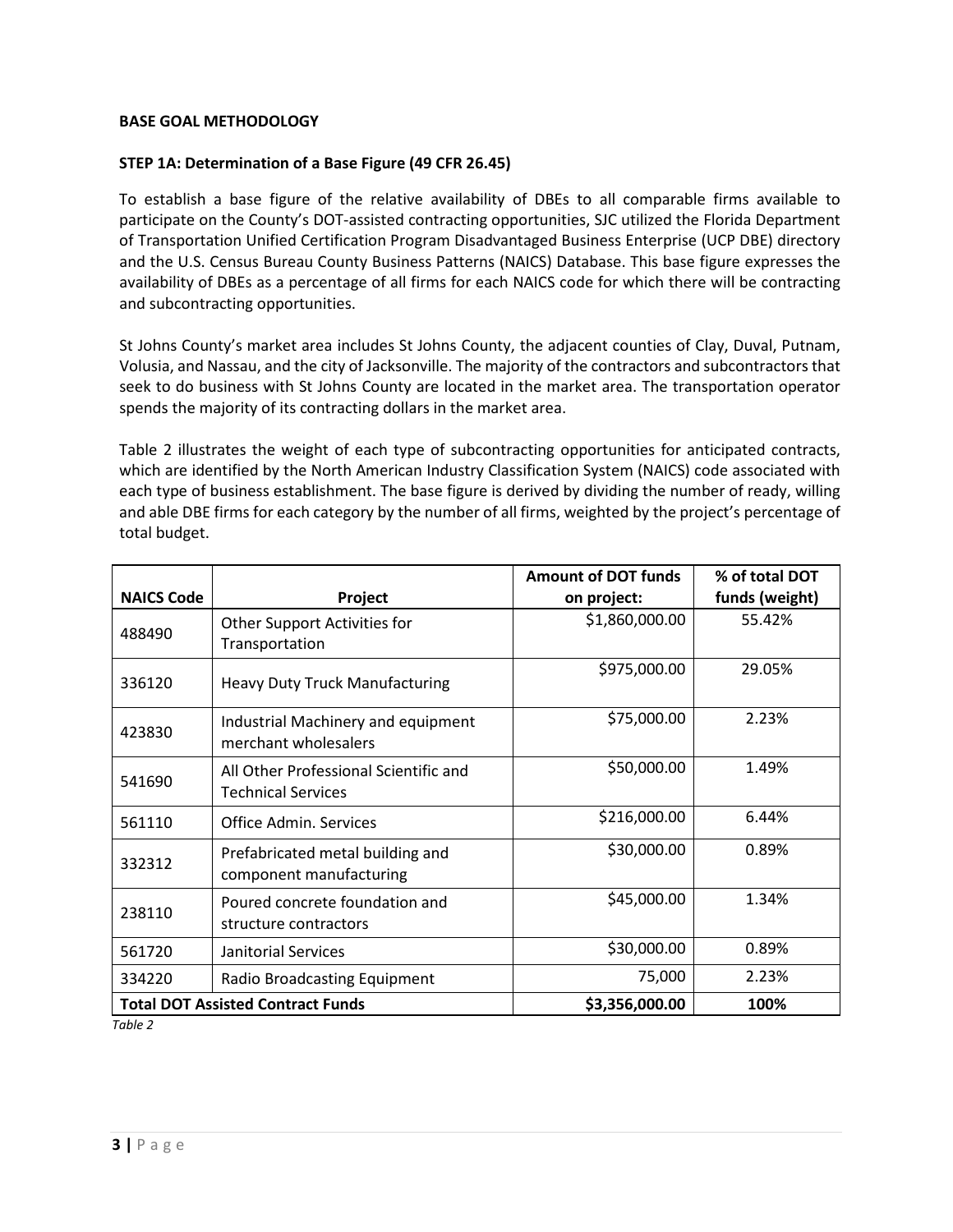| <b>NAICS</b><br>Code             | Project                                                            | <b>Number of DBEs</b><br>available to<br>perform this work | Number of all<br>firms available<br>(including<br>DBEs) | <b>Relative</b><br>Availability |
|----------------------------------|--------------------------------------------------------------------|------------------------------------------------------------|---------------------------------------------------------|---------------------------------|
| 488490                           | Other Support Activities for<br>Transportation                     | 0                                                          | 0                                                       |                                 |
| 3361                             | Motor Vehicle Manufacturing and<br><b>Supplies</b>                 | $\mathbf 0$                                                | $\mathbf 0$                                             |                                 |
| 423830                           | Industrial Machinery and<br>equipment merchant wholesalers         | 1                                                          | 1                                                       | 100.00%                         |
| 541690                           | All Other Professional Scientific and<br><b>Technical Services</b> | $\overline{0}$                                             | $\Omega$                                                |                                 |
| 561110                           | <b>Office Admin. Services</b>                                      | 0                                                          | $\Omega$                                                |                                 |
| 23621                            | Industrial building construction                                   | 3                                                          | 32                                                      | 9.38%                           |
| 238110                           | Poured concrete foundation and<br>structure contractors            | 5                                                          | 172                                                     | 2.91%                           |
| 561720                           | Janitorial Services                                                | 16                                                         | 566                                                     | 2.83%                           |
| 334220                           | Radio Broadcasting Equipment                                       | 1                                                          | 4                                                       | 25.0%                           |
| <b>Combined</b><br><b>Totals</b> |                                                                    | 26                                                         | 771                                                     | 3.35%                           |

**STEP 1B: The relative availability of DBEs by NAICS Code is shown in Table 3:**

*Table 3*

## **STEP 1C: The Weighted Base Figures (Weight) x (Availability) are shown in Table 4:**

| <b>NAICS</b>        |                                                                    |        |              | Weighted<br><b>Base</b> |
|---------------------|--------------------------------------------------------------------|--------|--------------|-------------------------|
| Code                | Project                                                            | Weight | Availability | <b>Figure</b>           |
| 488490              | Other Support Activities for<br>Transportation                     | 55.42% | 0.00%        |                         |
| 3361                | Motor Vehicle Manufacturing and<br><b>Supplies</b>                 | 29.05% | 0.00%        |                         |
| 423830              | Industrial Machinery and<br>equipment merchant wholesalers         | 2.23%% | 100.00%      | 2.23%                   |
| 541690              | All Other Professional Scientific and<br><b>Technical Services</b> | 1.49%  | 0.00%        |                         |
| 561110              | Office Admin. Services                                             | 6.44%  | 0.00%        |                         |
| 236210              | Commercial and Institutional<br><b>Building Construction</b>       | 0.89%  | 9.38%        | 0.08%                   |
| 238110              | Poured concrete foundation and<br>structure contractors            | 1.34%  | 2.91%        | 0.04%                   |
| 561720              | Janitorial services                                                | 0.89%  | 2.83%        | 0.03%                   |
| 334220              | Radio Broadcasting Equipment                                       | 0.89%  | 2.83%        | 0.03%                   |
| $T_0$ hlo $\Lambda$ | <b>Total Rounded, Weighted Base Figure:</b>                        |        |              | 2.4%                    |

*Table 4*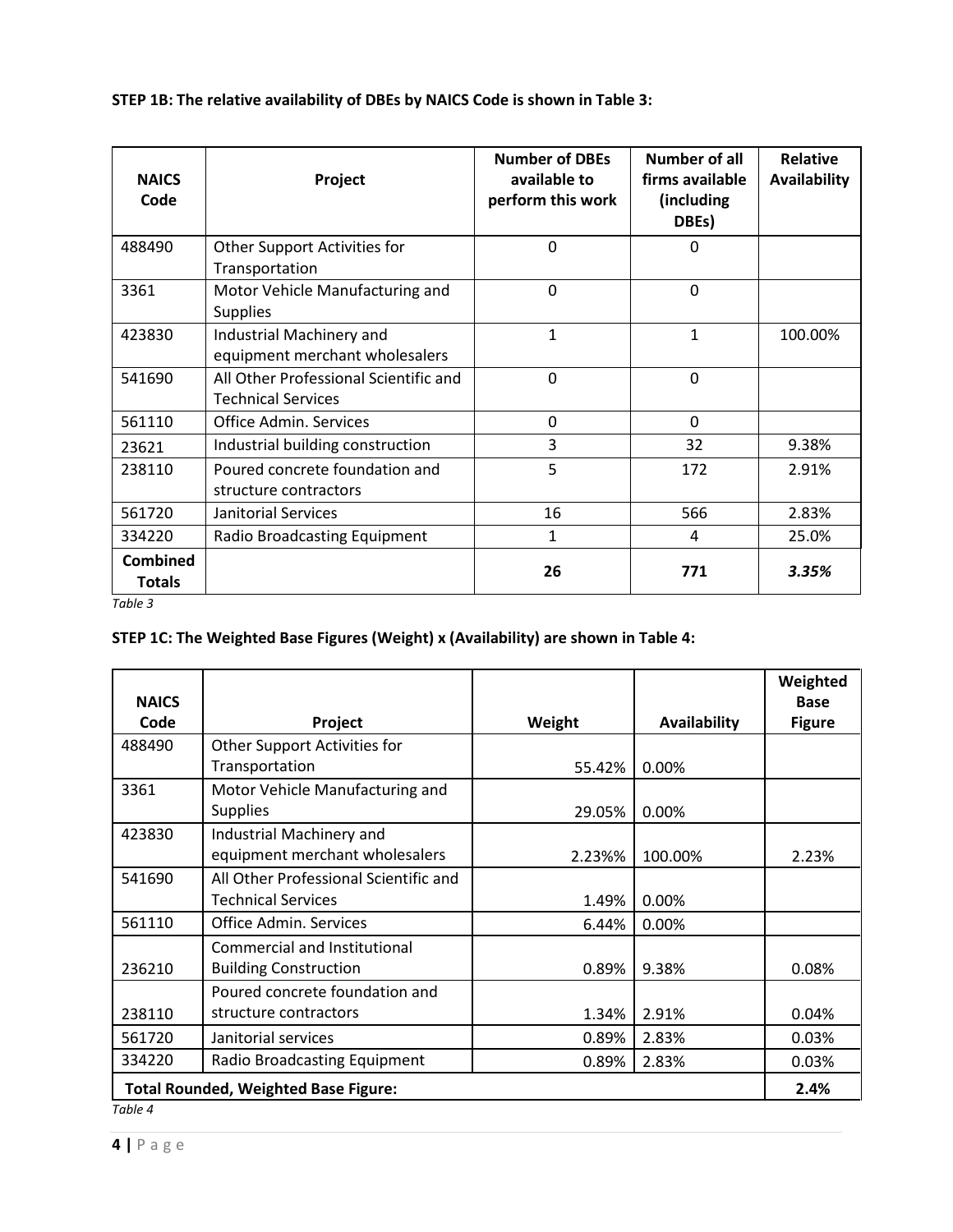### **STEP 2: ADJUSTING THE BASE FIGURE**

### **Past DBE Goal Attainment**

Subsequent to establishing a base figure, historical evidence of past participation provided evidence of DBE capacity in determining the feasibility of adjusting the base figure. Table 5 reflects DBE goal achievement on contracts for the previous 11 years. Note that in years 2012 and 2013, the DBE achievement was 28.7% and 11.8% because the County purchased and installed bus shelters. It has been noted that the 28.7% goal attainment in 2012 may be skewed. Nonetheless, current contracting opportunities are similar to those in the majority of prior years. Upwards of 80% of annual expenditures are for operating and rolling stock. The balance of expenditures are for project administration managed by the County, and capital equipment such as shelters, bus stop signs and miscellaneous shop equipment. The one significant project this triennial period will be to replace obsolete communications equipment and radios with equipment that is suitable for use with the County's 800 MHz emergency radio system.

| <b>Federal Fiscal Year</b> | <b>DBE Achievement</b> |
|----------------------------|------------------------|
| 2007                       | 0.0%                   |
| 2008                       | 0.0%                   |
| 2009                       | 0.0%                   |
| 2010                       | 0.0%                   |
| 2011                       | 1.5%                   |
| 2012                       | 28.7%                  |
| 2013                       | 11.8%                  |
| 2014                       | 9.9%                   |
| 2015                       | 0.0%                   |
| 2016                       | 0.0%                   |
| 2017                       | $0.0\%$                |

 *Table 5*

The historical median for the last 5 to 11 years is zero, so eliminating the years that had no DBE participation leaves four years (2011-2014) with active participation rates, and produces a more accurate participation rate of 10.85%:

| ΥR            | Participation |
|---------------|---------------|
| 2011          | 1.50%         |
| 2014          | 9.90%         |
| 2013          | 11.80%        |
| 2012          | 28.70%        |
| Avg Med:      | 21.70%        |
| Divided by 2: | 10.85%        |

Using this adjusted historical median based on participation, results in an adjusted base figure of 6.60%:

| Rounded Weighted Base Figure: | 2.4 %                           |
|-------------------------------|---------------------------------|
| Adjusted Historical Median:   | 10.85 %                         |
| Sum:                          | $13.2\%$                        |
| Divided by 2:                 | $6.60$ % = Adjusted Base Figure |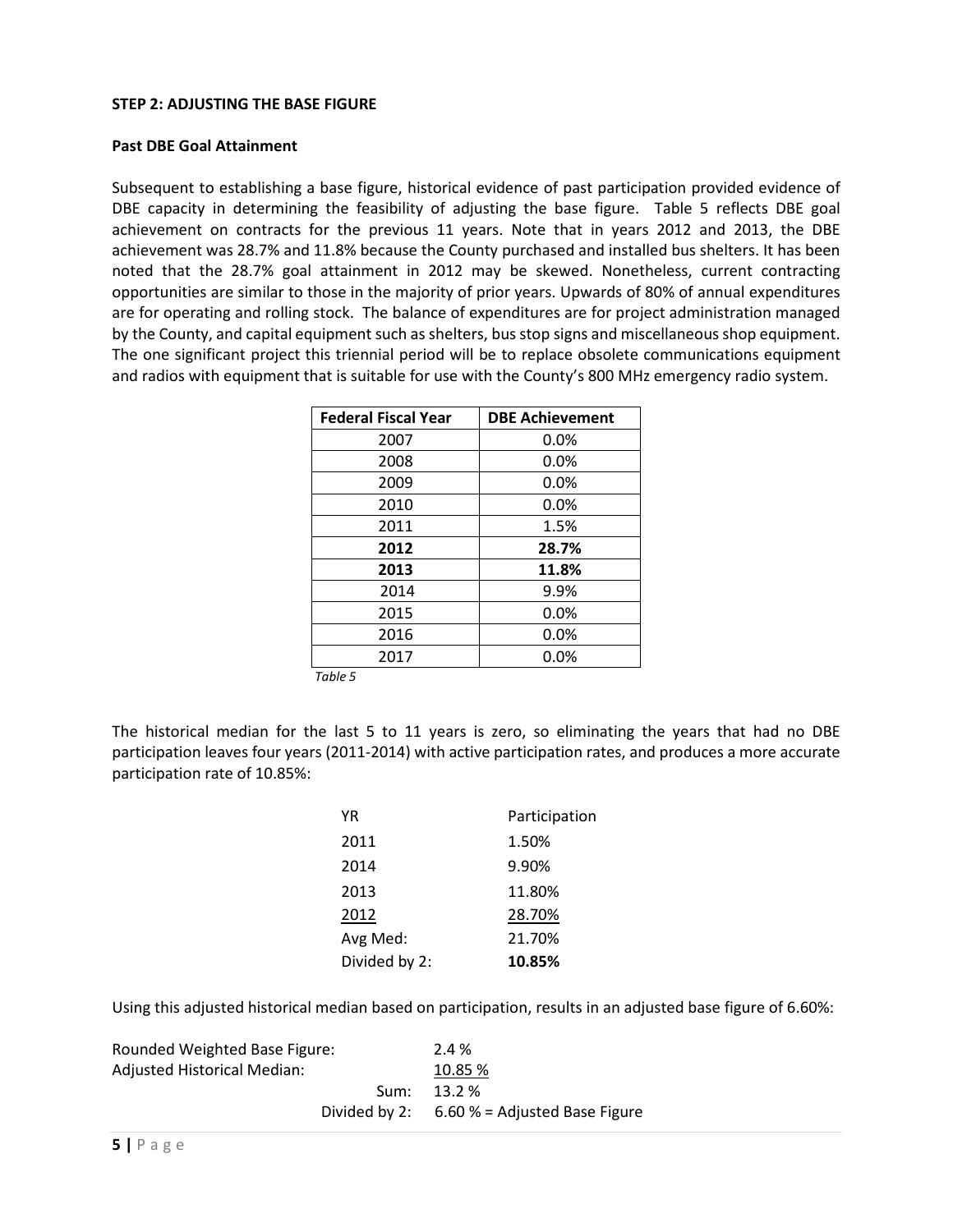## **Disparity Studies**

There have been no recent disparity studies in the market area. There is no other available evidence that would have an impact on the current DBE goal assessment.

## **PROPOSED OVERALL GOAL**

The final proposed overall DBE goal for FFY 2018-2020 is 6.60%. St Johns County's historical DBE goal attainment has been 100% race neutral, but as a part of the prescribed goal setting methodology, we project the percentage of proposed overall goal that can be met utilizing race –neutral and race-conscious measures. In the past, we calculated the RC/RN split by rounding up the weighted base figure. Using this same method, the split is 2.4% rounded up to 3%, leaving a Race Neutral/Race Conscious split of 6.6%/3.0%, with per year goals (divided by 3):

FFY 18-20 Race Neutral Goal: 2.20% FFY 18-20 Race Conscious Goal: 1.00%

## **RACE NEUTRAL IMPLEMENTATION MEASURES**

St. Johns County is currently implementing remedies to promote DBE and minority participation using a web-based electronic procurement system that offers vendors access to all information needed to learn about and respond to requests for bids or proposals. Vendors may register to receive notification of solicitations for bids, proposals, and quotes from St. Johns County, free of charge. Additionally, the Transit division solicits DBE participation using direct email solicitations to DBE vendors on FTA assisted contracting opportunities.

## **CONSULTATION EFFORTS**

In accordance with the goal-setting and public participation regulatory requirements, the following activities were conducted to facilitate public participation in the overall DBE goal setting process:

- A notice of public meeting was published in the newspaper and the notice was published on the county website. (Attachment A)
- Advertised the proposed DBE goal, in a public format via the County's website. (Attachment B)
- Emailed the notice of public meeting directly to the DBE vendors developed from the UCP Directory. (Attachment C)
- DBE Email Response (Attachment D)
- Hosted a public consultation meeting on June 6, 2018. There were no attendees; therefore, no sign-in sheet is attached.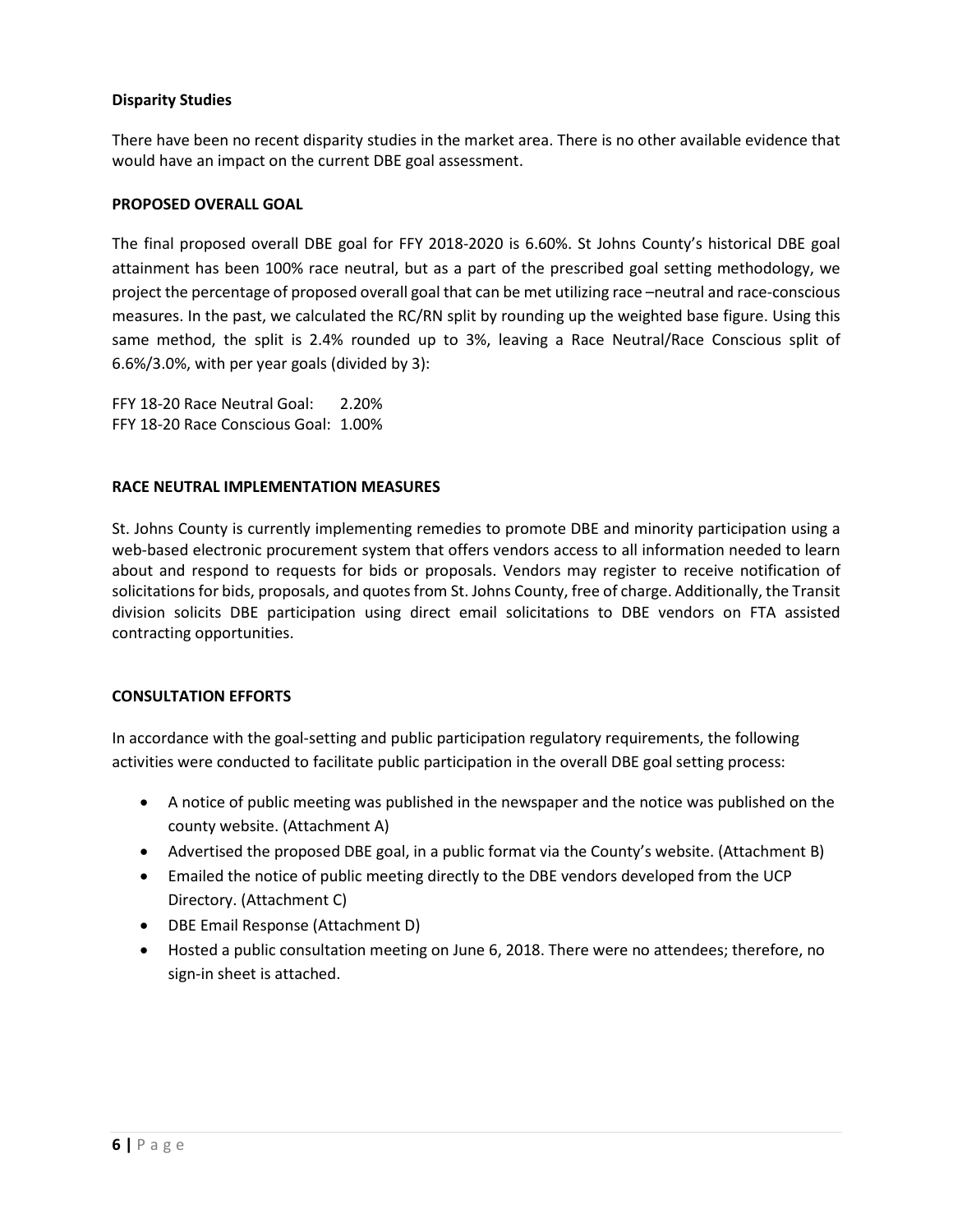## ATTACHMENT A

THE ST. AUGUSTINE RECORD Affidavit of Publication

#### **SJC GROWTH MANAGEMENT 4040 LEWIS SPEEDWAY SAINT AUGUSTINE, FL 32084**

ACCT: 15628 AD# 0003043487-0 I PO#

PUBLISHED EVERY MORNING SUNDAY THROUGH SATURDAY ST. AUGUSTINE AND ST. JOHNS COUNTY, FLORIDA

STATE OF FLORIDA COUNTY OF ST. JOHNS

Before the undersigned authority personally appeared JAMIE WILLIAMS who on oath says he/she is an Employee of the St. Augustine Record, a daily newspaper published at St. Augustine in St. Johns County, Florida; that the attached copy of advertisement being a **NOTICE OF MEETING** in the matter of **DBE GOAL SETTING** was published in said newspaper on **05/18/2018.** 

Affiant further says that the St. Augustine Record is a newspaper published at St. Augustine, in St. Johns County, Florida, and that the said newspaper heretofore has been continuously published in said St. Johns County, Florida each day and has been entered as second class mail matter at the post office in the City of St. Augustine, in said St. Johns County, Florida for a period of one year preceding the first publication of the attached copy of advertisement; and affiant further says the he/she has neither paid nor promised any person, firm or corporation any discount, rebate, commission, or refund for the purpose of securing this advertisement for publication in said newspaper.

**Notice of Public Meeting** 

Disadvantaged Business Enterprise<br>Program Goals for Federal Fiscal **Years 2019·2021** 

NOTICE IS HEREBY GIVEN that St<br>Johns County, in accordance with 49<br>CFR Part 26, will hold a public meeting<br>on June 6, 2018 from 4:00 PM to<br>5:00 PM in Conference Room 2 of the County Permit Center, located at 4040<br>Lewis Speedway, St Augustine, Florida.<br>The purpose of this meeting is to review<br>the 2019-2021 Disadvantaged Business<br>Enterprise Goals. Those unable to at-<br>tend this meeting but who wis view the DBE goals, please contact Ra-<br>chel Garvey at (904) 209-0630 or F<u>garv</u><br>gy@sjelfl.us.

It is the policy of St. Johns County, Summan<br>since Bus to ensure non-discrimination<br>sheel bus to ensure non-discrimination<br>pose of the Disadvantage Business En-<br>terprise Program is to create equitable<br>pose of the Disadvan

NOTICE TO PERSONS MEEDING SPE-<br>CIAL ACCOMMODATIONS AND TO<br>ALL HEARING IMPAIRED PERSON:<br>In accordance with the Americans with<br>Instabilities Art, persons needing special<br>accommodation or an interpreter to<br>participate in thes

**ST JOHNS COUNTY GROWTH<br>MANAGEMENT SERVICES<br>ST JOHNS COUNTY, FLORIDA<br>0003043487 May 18, 2018** 

Sworn to and subscribed before me this by who is personally known to me

or who has produced as identification



2-Burns

(Signature of Notary Public)

(Seal)

day of **MAY 18 2018**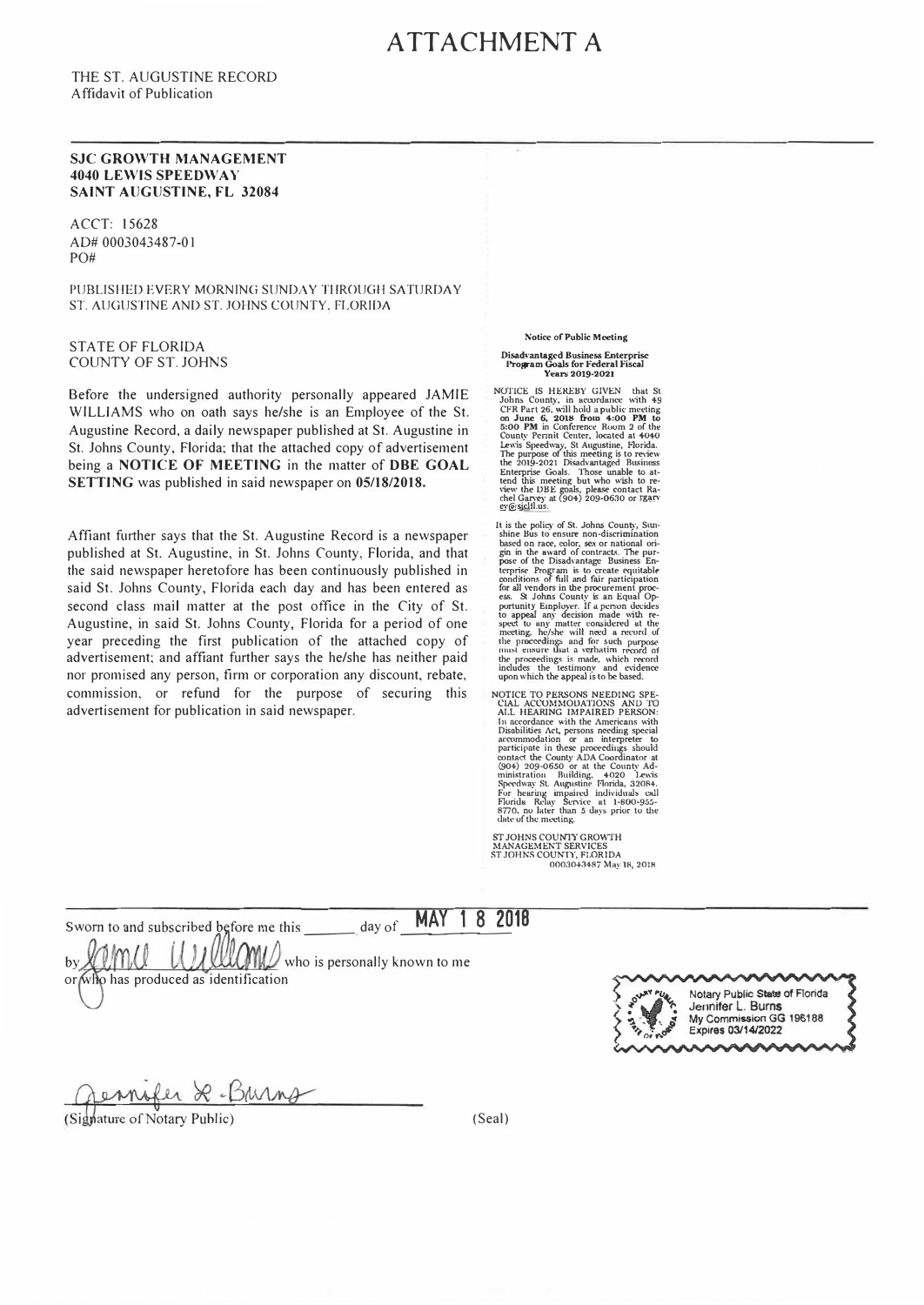**Subject:** Emailing: St. Johns County Government.htm



# **St. Johns County Government**

## **Elected Officials, Divisions, Departments, & Information | P: (904) 209-0655 | TF: 1-877-475-2468 | E: info@sjcfl.us**

## **Skip Navigation**

#### **Departments**

| Board of County Commissioners Office of the Administrator Animal Control & Pet Center Building Services Code  |  |  |                                                                                    |  |  |  |                     |  |  |  |
|---------------------------------------------------------------------------------------------------------------|--|--|------------------------------------------------------------------------------------|--|--|--|---------------------|--|--|--|
| <b>Enforcement Economic Development Emergency Management Engineering Environmental Fire Rescue Geographic</b> |  |  |                                                                                    |  |  |  |                     |  |  |  |
| <b>Information Systems</b>                                                                                    |  |  | $\mathbf{r}$ , and $\mathbf{r}$ and $\mathbf{r}$ and $\mathbf{r}$ and $\mathbf{r}$ |  |  |  | a tri aan waxay tar |  |  |  |

Government TV Growth Management Health & Human Services Housing & Community Services Land Management Systems Library Long Range Planning Marine Rescue Office of Management & Budget Operations Parks & Recreation Personnel Services Public Affairs Public Works Purchasing Road & Bridge Social Services Solid Waste Management Transportation Utility Department Veterans' Services FULL LIST

#### **Services**

**AED Registration Agricultural Center Building Inspections Building Permit Status Clearance Review Status Code** Enforcement Contractor License CPR Training Economic Development Engineering Project Viewer Garbage **Collection** 

Health & Human Services iMap Library, Public Map Mart Mediation Services Mowing Services Neighborhood Bill of Rights Official Records Search Parcel Locator Permit Status Pet Center

P.R.I.D.E. Public Records Requests Recreation Programs Recycling Small Business Center Taxes - Search & Pay Veteran's Services Utilities / Bill Pay FULL LIST

#### Information

Agendas & Minutes Beaches Boards & Committees Boat Ramps Boil Water Notices Budget & Financials Comprehensive Plan Economic Development Engineering Project List Fees Fire Prevention Flood Facts Foster Parenting Garbage / Recycling Government Transparency GTV - Watch Online Habitat Conservation Plan Holidays Job Openings Land Development Regulations Maps Meeting Photos Mosquito Control Neighborhood Bill of Rights Planning & Zoning Press Releases Public Records Requests Resident Info Tides Traffic & Travel Transportation / Concurrency FULL LIST

#### **Calendars**

SJC Master Calendar Board of County Commissioners Events Growth Management Hastings Health & Human **Services Neighborhood Bill of Rights Purchasing Tourist Development Council** o Utility Boil Water Notices ................................. Recreation Master Calendar Alpine Groves Park Fairgrounds Nocatee Park FULL LIST

#### **Government**

**County Commissioners Clerk of Court Judicial Services Property Appraiser Sheriff's Office Supervisor of Elections**<br>Tax Collector **School District St. Johns River Water Met Mosquito Control** School District St. Johns River Water Mgt Mosquito Control Hastings, Town of Ponte Vedra Municipal Service St. Augustine (City of) St. Augustine Police St. Augustine Beach St. Augustine Beach Police MyFlorida.com FL Fish & Wildlife Commission Dept of Motor Vehicles FULL LIST

Links

Amphitheatre Council on Aging Cultural Council FirstGov.com FL Veteran's Affairs Health Department Medical Examiner MyFlorida.com Ponte Vedra Community Assoc. Ponte Vedra Concert Hall Ponte Vedra Municipal Service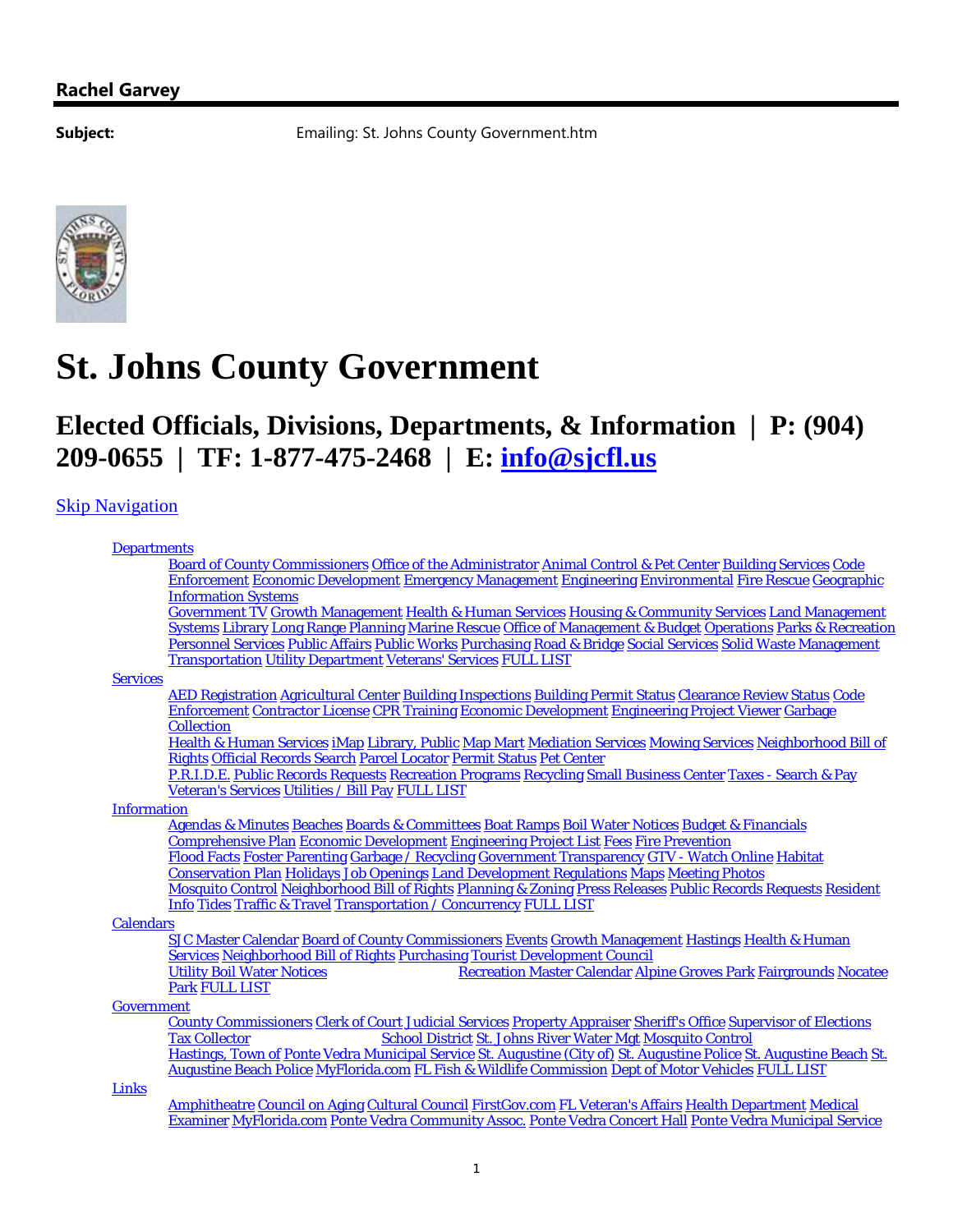**Sea Turtle Nests** – Get the latest sea turtle nesting & hatching info in Turtle Tracks.

**Meet the Featured Adoptable Cats & Dogs** – Pets of the Week!

**Road Construction Advisories** – www.sjcfl.us/Traffic.

# **Meetings & Workshops**

**Treasure Beach Canal System Dredging Public Meeting – St. Johns County is hosting a public meeting from** 6 to 9 p.m. on Wednesday, June 6 at the Beachers Lodge Oceanfront Suites Conference Room, 6970 A1A South, to provide Treasure Beach property owners and residents information regarding the Treasure Beach Canal System Dredging Project. Residents will also have an opportunity to ask questions and discuss concerns with County staff. For more information, please call 904.209.0414.

**Ponte Vedra Architectural Review Committee Meeting** scheduled for Wednesday, June 20 at 5:00 p.m. in the Ponte Vedra Beach Libary. PVARC Meeting Details

**Planning & Zoning Agency Board Meeting** scheduled for Thursday, June 7 at 1:30 p.m. in the County Auditorium. PZA Meeting Details

**North Coastal Design Review Board Meeting** scheduled for Wednesday, June 13 at 4:00 p.m. in the Permit Center. NCDRB Meeting Details

**Mid-Anastasia Design Review Board Meeting** scheduled for Thursday, June 14 has been cancelled. Next meeting is July 12.

**Disadvantaged Business Enterprise Program Goals for 2019-2021 Public Meeting – St Johns County will** hold a public meeting on June 6, from 4:00 PM to 5:00 PM in the County Permit Center to review the 2019-2021 Disadvantaged Business Enterprise Goals. Those unable to attend but wish to review the DBE goals, please contact Rachel Garvey at (904) 209-0630 or rgarvey@sjcfl.us. Disadvantaged Business Enterprise **Meeting Notice** 

**St. Johns County Board of County Commission Regular Meetings** are held on the first and third Tuesdays of each month at 9:00 a.m. in the St. Johns County Auditorium. Agendas | Minutes | Calendar

## **Events & Activities**

**Parent & Child Fitness in the Park** – Saturday, June 23 from 9:00 a.m. to 10:30 a.m. at Hastings Park. Join us for sit-ups, push-ups, walking, running, and other classic activities as we aim to bring families together while creating a vibrant and healthy lifestyle through fitness in our parks. Don't forget water and athletic wear. This program is FREE. For more information, contact Willie Cooper at 904.209.0395 or wcooper@sjcfl.us.

**Explore St. Johns County** – Join the County Naturalists for programs highlighting our unique history and beautiful environment. Find out what's coming up, on the County Naturalist page.

**County Commissioner Invitations** – From time to time the St. Johns County Commissioners receive invitations to attend various events. On occasion, more than one County Commissioner may attend and participate at the event. For more information regarding the Notices for the events, visit the **Board of County** Commissioner's Invitations webpage.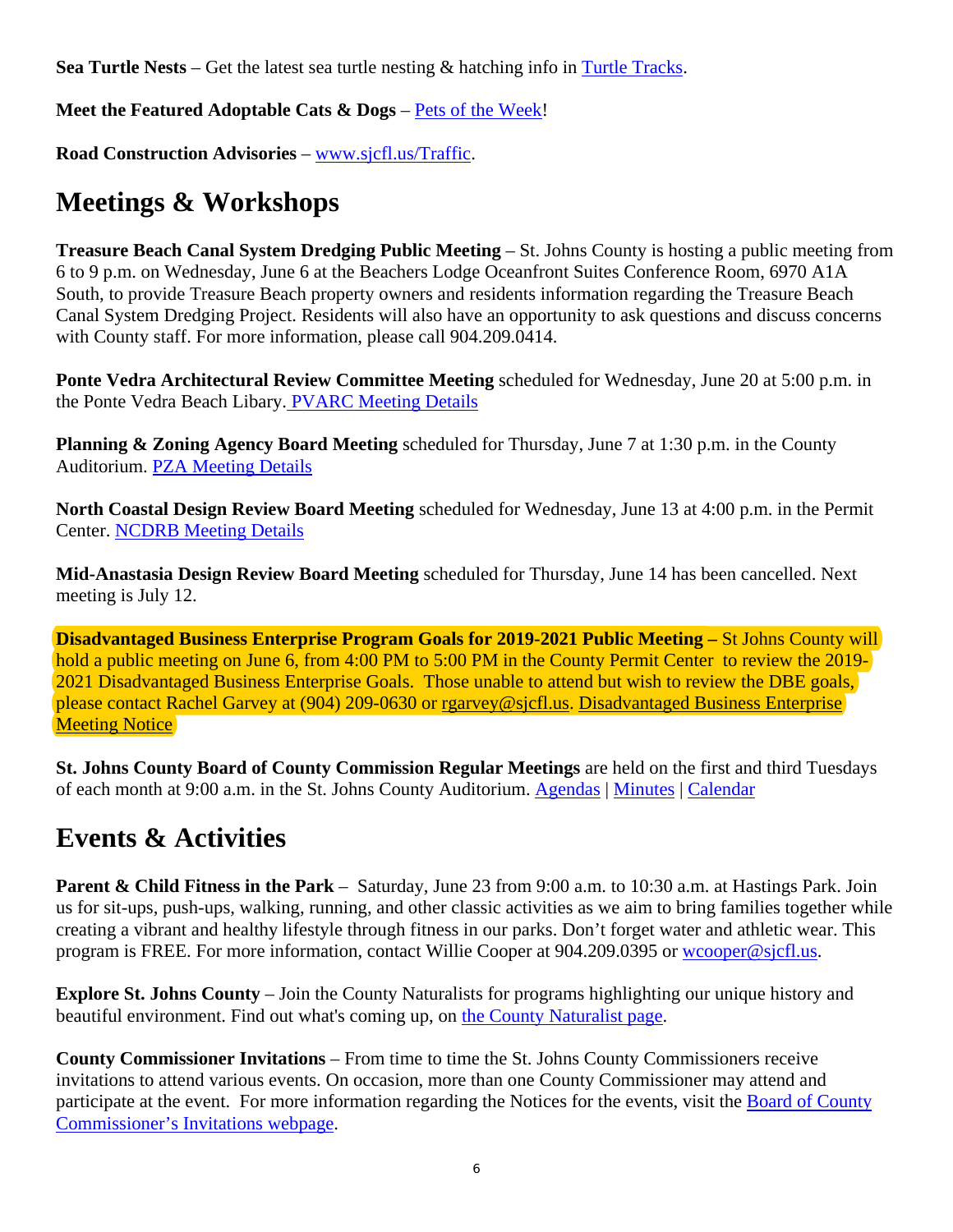Growth Management Other Calendars: Growth Management go

|    | <b>June 2018</b> |    |                         |                        |    |                |  |  |
|----|------------------|----|-------------------------|------------------------|----|----------------|--|--|
| S  | М                | т  | W                       | т                      | F  | S              |  |  |
|    |                  |    |                         |                        |    | $\overline{2}$ |  |  |
| 3  |                  | 5  | $\overline{\mathbf{p}}$ | 7                      | 8  | 9              |  |  |
| 10 | 11               | 12 | 13                      | 14                     | 15 | 16             |  |  |
| 17 | 18               | 19 | 20                      | $\overline{21}$        | 22 | 23             |  |  |
| 24 | 25               | 26 | 27<br>. .<br>-          | 28<br>$\sim$<br>$\sim$ | 29 | 30             |  |  |

View Full Calendar

Disadvantaged Business Enterprise Meeting (6/6/2018)

**Notice of Public Meeting Disadvantaged Business Enterprise Program Goals for Federal Fiscal Years 2019-2021**

NOTICE IS HEREBY GIVEN that St Johns County, in accordance with 49 CFR Part 26, will hold a public meeting on June 6, 2018 from 4:00 PM to 5:00 PM in Conference Room 2 of the County Permit Center, located at 4040 Lewis Speedway, St Augustine, Florida. The purpose of this meeting is to review the 2019- 2021 Disadvantaged Business Enterprise Goals. Those unable to attend this meeting but who wish to review the DBE goals, please contact Rachel Garvey at (904) 209-0630 or rgarvey@sjcfl.us.

It is the policy of St. Johns County, Sunshine Bus to ensure non-discrimination based on race, color, sex or national origin in the award of contracts. The purpose of the Disadvantage Business Enterprise Program is to create equitable conditions of full and fair participation for all vendors in the procurement process. St Johns County is an Equal Opportunity Employer. If a person decides to appeal any decision made with respect to any matter considered at the meeting, he/she will need a record of the proceedings and for such purpose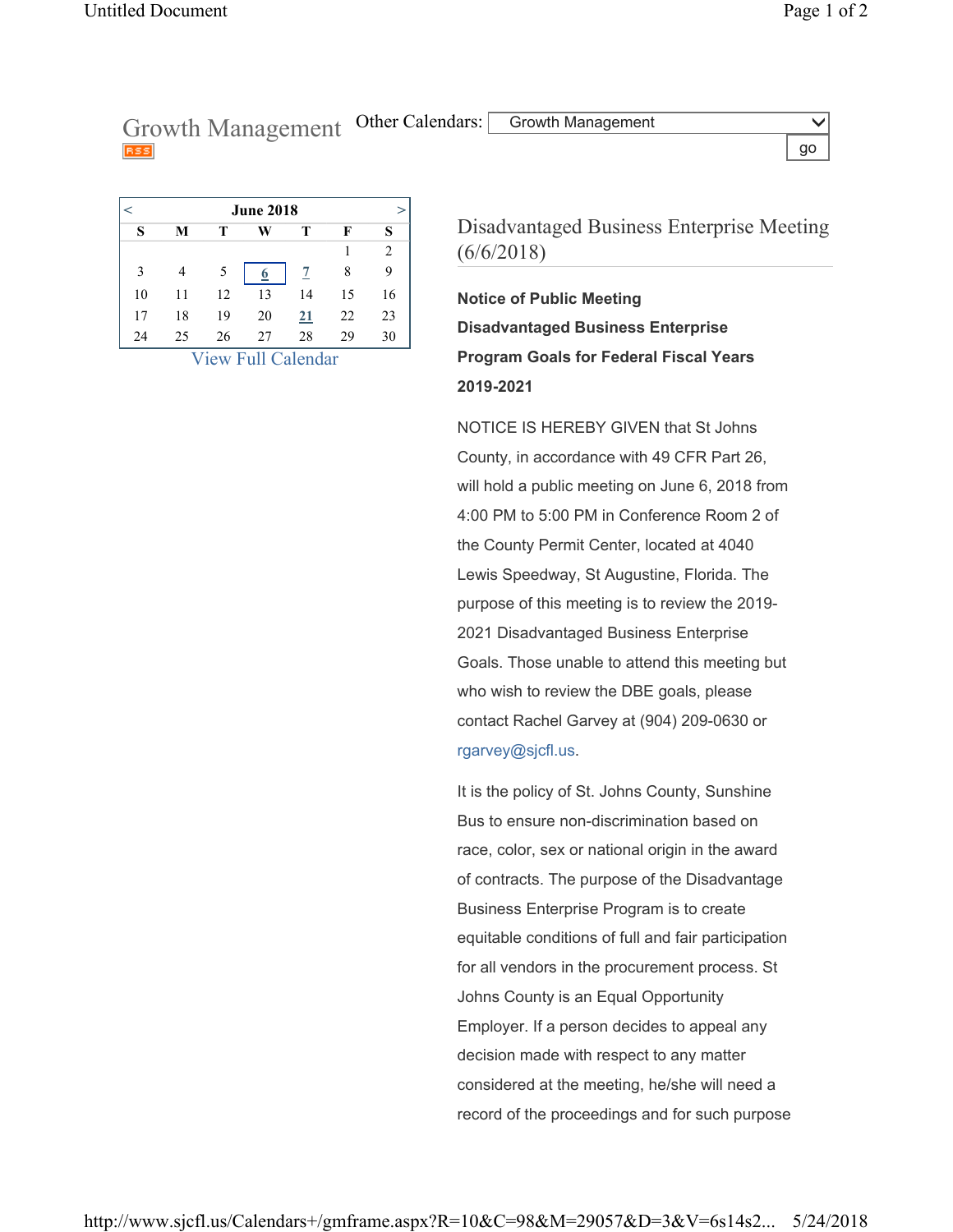must ensure that a verbatim record of the proceedings is made, which record includes the testimony and evidence upon which the appeal is to be based.

NOTICE TO PERSONS NEEDING SPECIAL ACCOMMODATIONS AND TO ALL HEARING IMPAIRED PERSON: In accordance with the Americans with Disabilities Act, persons needing special accommodation or an interpreter to participate in these proceedings should contact the County ADA Coordinator at (904) 209-0650 or at the County Administration Building, 4020 Lewis Speedway St. Augustine Florida, 32084. For hearing impaired individuals call Florida Relay Service at 1-800- 955-8770, no later than 5 days prior to the date of the meeting.

Event Details

## Event Type: Meeting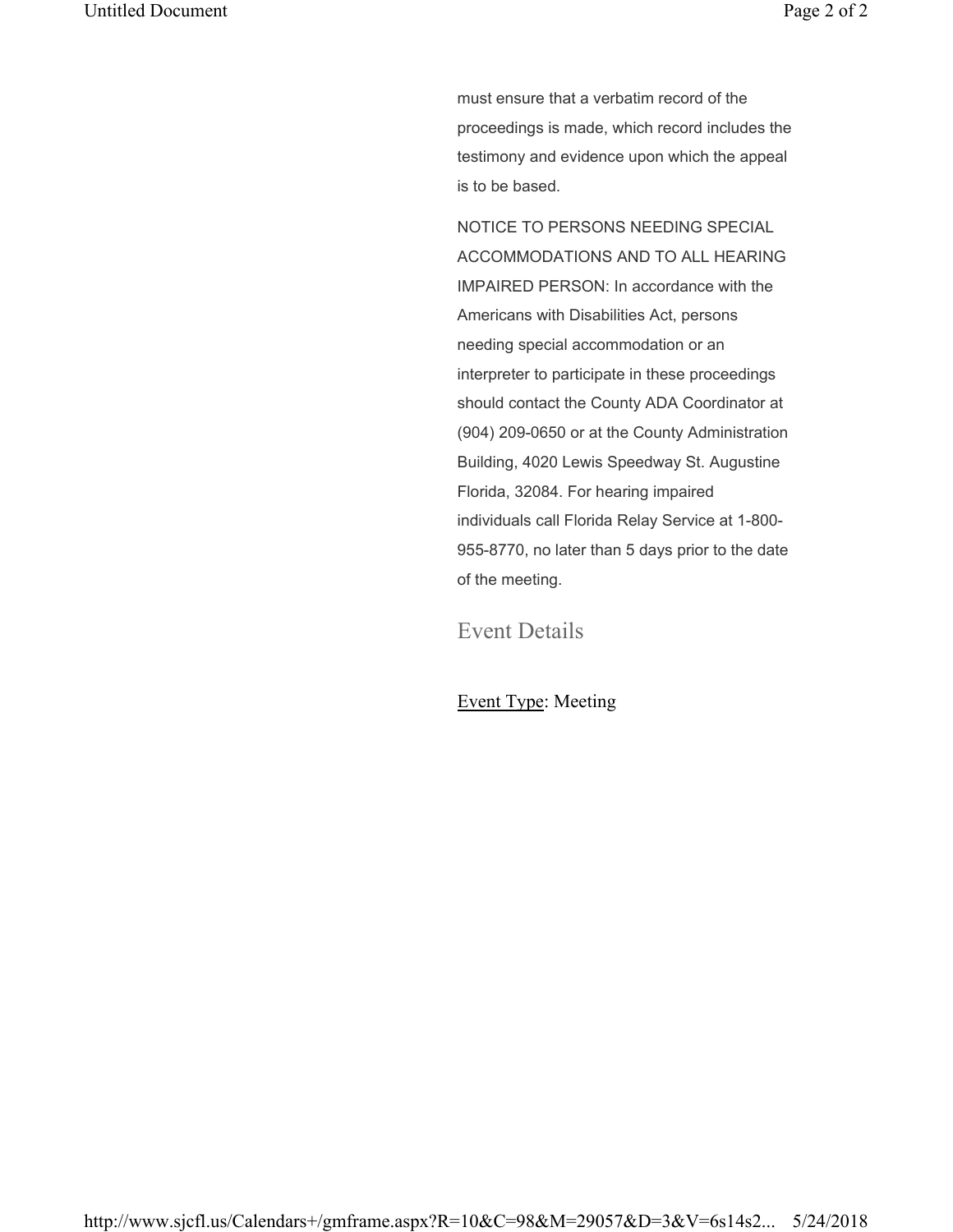| From:    | <b>Rachel Garvey</b>                                                                 |
|----------|--------------------------------------------------------------------------------------|
| To:      | dINFO@AMBUSINESS.BIZ; DERRICK.HENRY@ALMONDCONSULTING.COM; ALPHAOMEGA.QCS@GMAIL.COM;  |
|          |                                                                                      |
|          | TGARRETT@CAPITOLMGT.US; CARIBEELEC@BELLSOUTH.NET; BUZZJANET@GMAIL.COM;               |
|          | RGAFFNEY@NORTHWESTSUPPORTSERVICES.COM; FMPOWELL3@AOL.COM;                            |
|          | MYCONTRACTORS@BELLSOUTH.NET; GLORIA.MARTIN@MARUTITRANSIT.COM;                        |
|          | INFO@MAJESTICAIRPORTSERVICE.COM; MARIELA1221@AOL.COM; MMOORE2249@GMAIL.COM;          |
|          | CGLADNEY@MOSAICURBAN.COM; RGAFFNEY@NORTHWESTSUPPORTSERVICES.COM;                     |
|          | DOTTYCHED@GMAIL.COM; DAVID@ONOPA.COM; PARROTTEI@GMAIL.COM;                           |
|          | PARTNERSSHIPPAINTINGCOMPANYLLC@COMCAST.NET; CLCALL@LIVE.COM; PAMELAGPAYNE@GMAIL.COM; |
|          | JULIE@JMDBP.COM; LLWWEXP@GMAIL.COM; JOHNC@LIFTSOLUTIONS.NET                          |
| $Cc$ :   | <b>Rachel Garvey</b>                                                                 |
| Subject: | St Johns County, DBE, Notice of Public Meeting                                       |
| Date:    | Wednesday, May 23, 2018 11:00:13 AM                                                  |

Notice of Public Meeting Disadvantaged Business Enterprise Program Goals for Federal Fiscal Years 2019-2021

NOTICE IS HEREBY GIVEN that St Johns County, in accordance with 49 CFR Part 26, will hold a public meeting on **June 6, 2018 from 4:00 PM to 5:00 PM** in Conference Room 2 of the County Permit Center, located at 4040 Lewis Speedway, St Augustine, Florida. The purpose of this meeting is to review the 2019-2021 Disadvantaged Business Enterprise Goals. Those unable to attend this meeting but who wish to review the DBE goals, please contact Rachel Garvey at (904) 209-0630 or [rgarvey@sjclfl.us.](mailto:rgarvey@sjclfl.us)

It is the policy of St. Johns County, Sunshine Bus to ensure non-discrimination based on race, color, sex or national origin in the award of contracts. The purpose of the Disadvantage Business Enterprise Program is to create equitable conditions of full and fair participation for all vendors in the procurement process. St Johns County is an Equal Opportunity Employer. If a person decides to appeal any decision made with respect to any matter considered at the meeting, he/she will need a record of the proceedings and for such purpose must ensure that a verbatim record of the proceedings is made, which record includes the testimony and evidence upon which the appeal is to be based.

NOTICE TO PERSONS NEEDING SPECIAL ACCOMMODATIONS AND TO ALL HEARING IMPAIRED PERSON: In accordance with the Americans with Disabilities Act, persons needing special accommodation or an interpreter to participate in these proceedings should contact the County ADA Coordinator at (904) 209-0650 or at the County Administration Building, 4020 Lewis Speedway St. Augustine Florida, 32084. For hearing impaired individuals call Florida Relay Service at 1-800-955- 8770, no later than 5 days prior to the date of the meeting.

ST JOHNS COUNTY GROWTH MANAGEMENT SERVICES ST JOHNS COUNTY, FLORIDA

*Rachel B. Garvey, MSA St. Johns County Growth Management 4040 Lewis Speedway St. Augustine, FL 32084*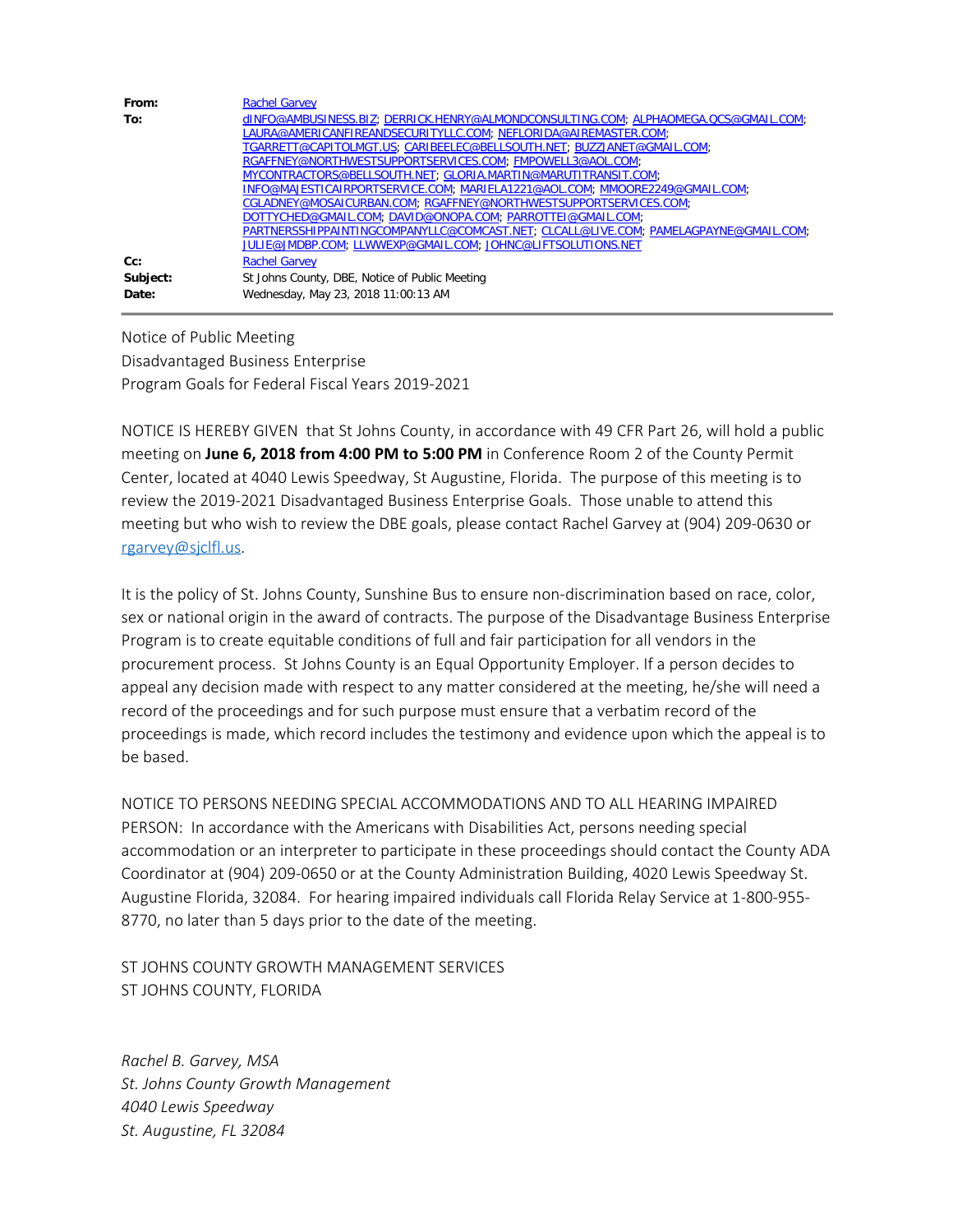*Phone: 904.209.0630 Email: [rgarvey@sjcfl.us](mailto:rgarvey@sjcfl.us) | Web: [www.sjcfl.us](http://www.sjcfl.us/)*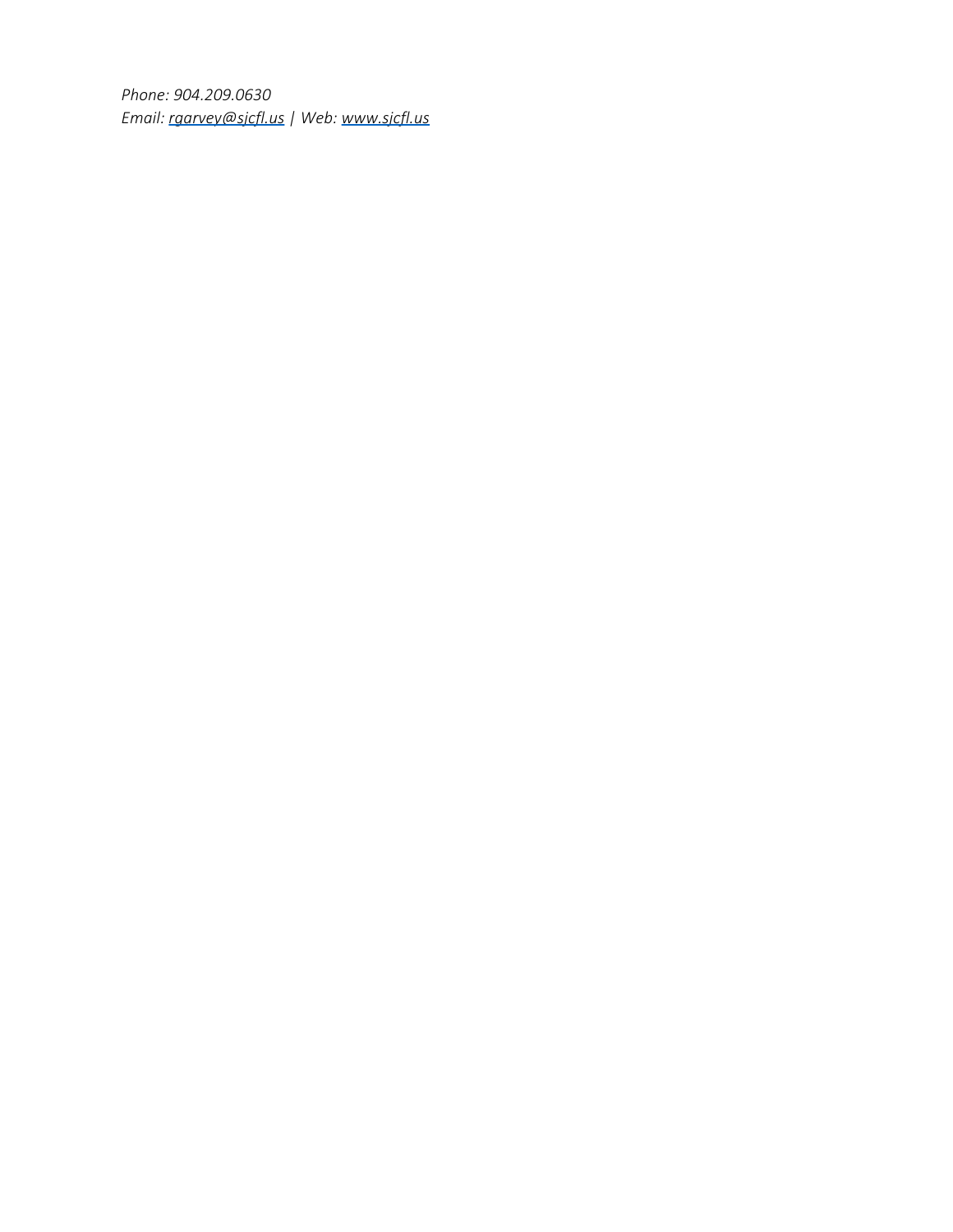### Hi Rachel:

We spoke earlier today regarding the June  $6<sup>th</sup>$  meeting, we regret we'll be out of town that day, however, we would like to introduce our company Caribe Electronics, Ltd. We have been in business since 1995 and are located at 149 Riberia Street, St. Augustine, Fl. We are a certified DBE, Woman owned, certified by the Jacksonville Department of Transportation, Bay Area Transit Department , and are registered on the Government site "SAMS"(System of Award Management). Listed below are some of the products we supply:

LED Lighting, from various mfg. Below, are some of our products:

Products are: Linear Highbays Standard Highbays Tubes (48in) Wall Packs Troffers 2X2

We also supply electronic and electrical parts such as switchs, wire, cable, relays and transformers. We currently support spare parts for various transportation departments including BART and JAX DOT. We also provide janitorial supplies not services.

If you need more information please let us know.

Best wishes in your new responsibilities.

Sincerely Barbara Webber President Caribe Electroncis, Ltd. 149 Riberia Street St. Augustine, Fl 32084 Tel: 904-829-8389 Email: caribeelec@bellsouth.net